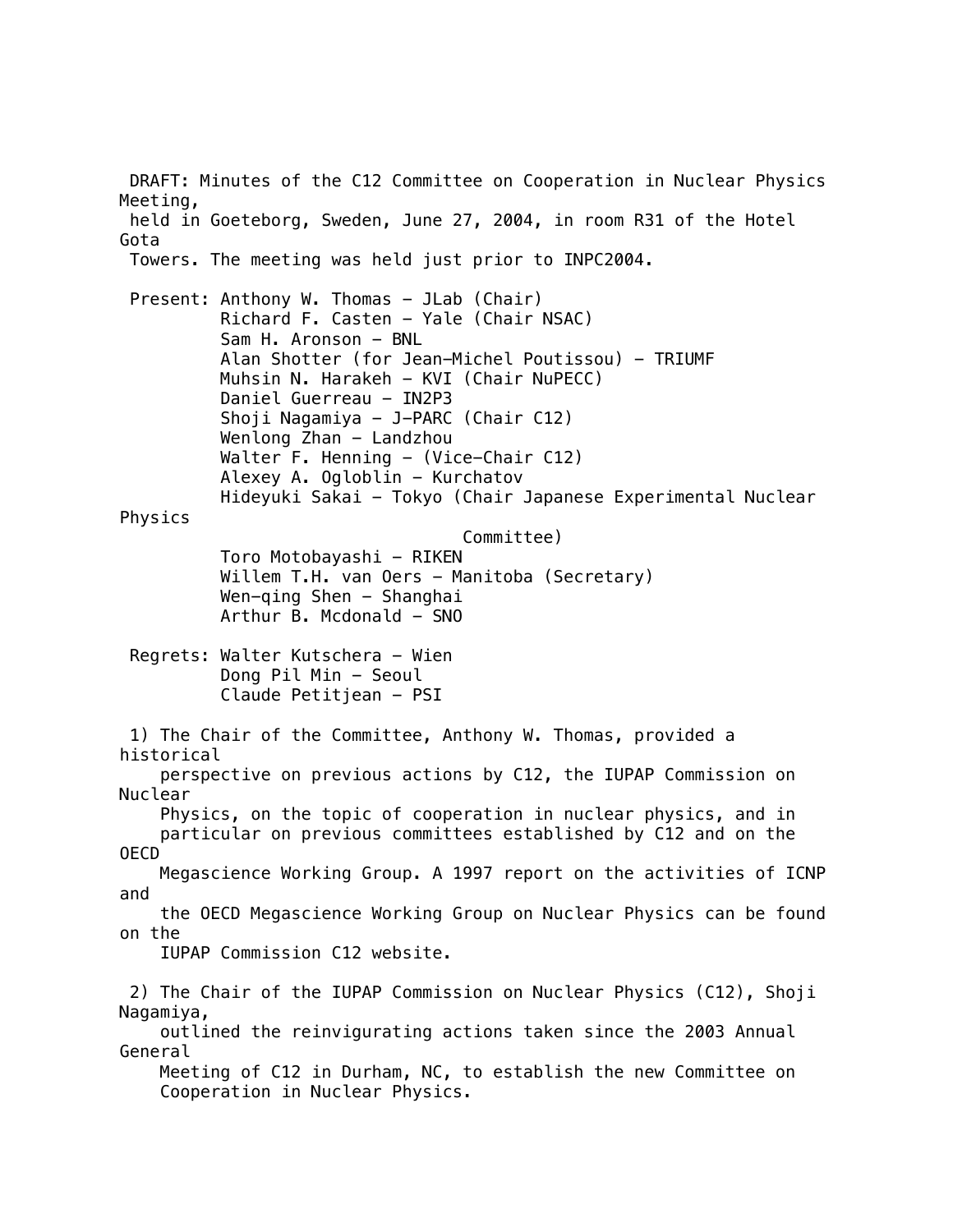The objectives for this Committee are:

 $*$  To promote international cooperation in the broadest sense, including cooperation in the construction and exploitation of the verylarge nuclear physics facilities  $-$  i.e. those which are intended for use by the worldwide nuclear physics community. \* To organize on a regular basis meetings, which are open to all wishing to attend, for the exchange of information on future plans for new nuclear physics facilities, be it very large multi-disciplinary facilities or facilities restricted to more regional use. \* To stimulate the organization of workshops and/or symposia to discuss the future of nuclear physics and the need for facilities for the various subfields: high-energy heavy-ion beam facilities, radioactive ion beam facilities, multipurpose hadron beam facilities, highenergy electron beam facilities. There is also the need to discuss facilities which are clearly cross-disciplinary, like underground laboratories at the interface of particle and nuclear physics and nuclear-astrophysics. \* And in first instance to document the facilities under construction or in the planning stage in terms of their anticipated performance parameters, to assess these anticipated performance parameters with regard to the defined requirements of the field, to evaluate the different facilities in terms of their complementarity or to indicate the areas of the field not covered but identified in the most recent science planning documents, like the NSAC Long Range Plan, the NuPECC Long Range Plan, and similar documents; to recommend on the need for additional new facilities and for the expeditious use of the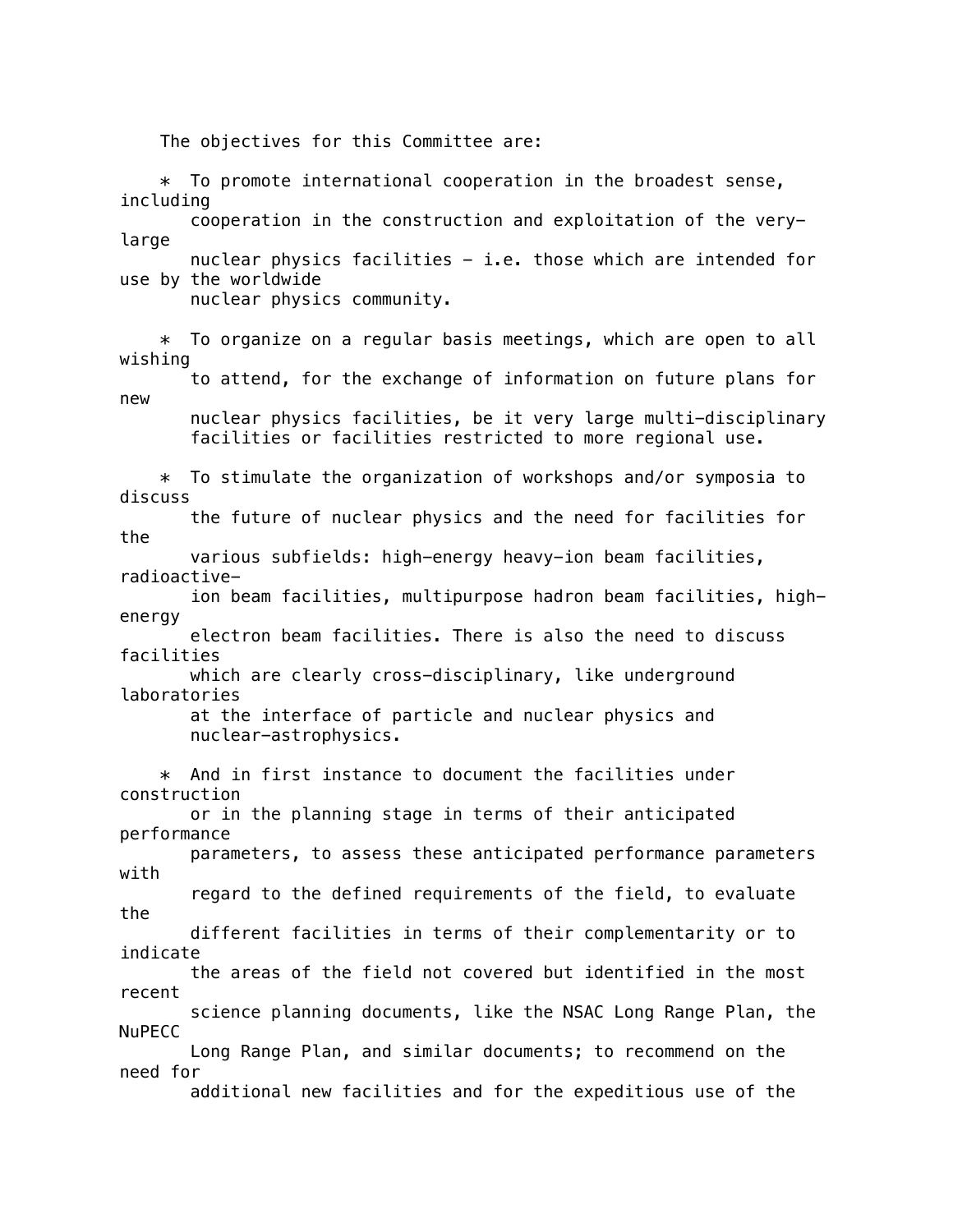facilities. An electronic version of the presentation by SN will be posted on the C12 web site. Comments: - Alan Shotter pointed out that the OECD Megascience Working Group report was never followed up on. - Muhsin Harakeh underlined the above comment. - Walter F. Henning asked how to give an overall perspective of the recommendations of NSAC, NuPECC, and the Japanese nuclear and particle physics science policy. Note that the status of NuPECC is quite different from the status of NSAC with regard to the funding agencies. - Arthur B. McDonald remarked that the IUPAP Working Group PANAGIC was quite effective in the establishment of large scale neutrino observatories and gravitational wave observatories. 3 Presentations on facilities under construction or being planned for use by the international community or by a more regional community and the nuclear and particle physics that will be addressed at these facilities. In Japan - Hideyuki Sakai, Chair Japanese Nuclear Physics Committee a) J-PARC b) RIBF at RIKEN c) RCNP upgrade Discussion: With J-PARC, is there a program about the

existing

transmutation of nuclear waste? A: negative. How are scientific priorities arrived at in Japan? A: by consensus among the Japanese experimental nuclear physicists through their Executive (Japanese Nuclear Physics Committee). Its recommendations are heeded by the Japanese Government. How are Japanese university groups funded? A: through the large laboratories and to a lesser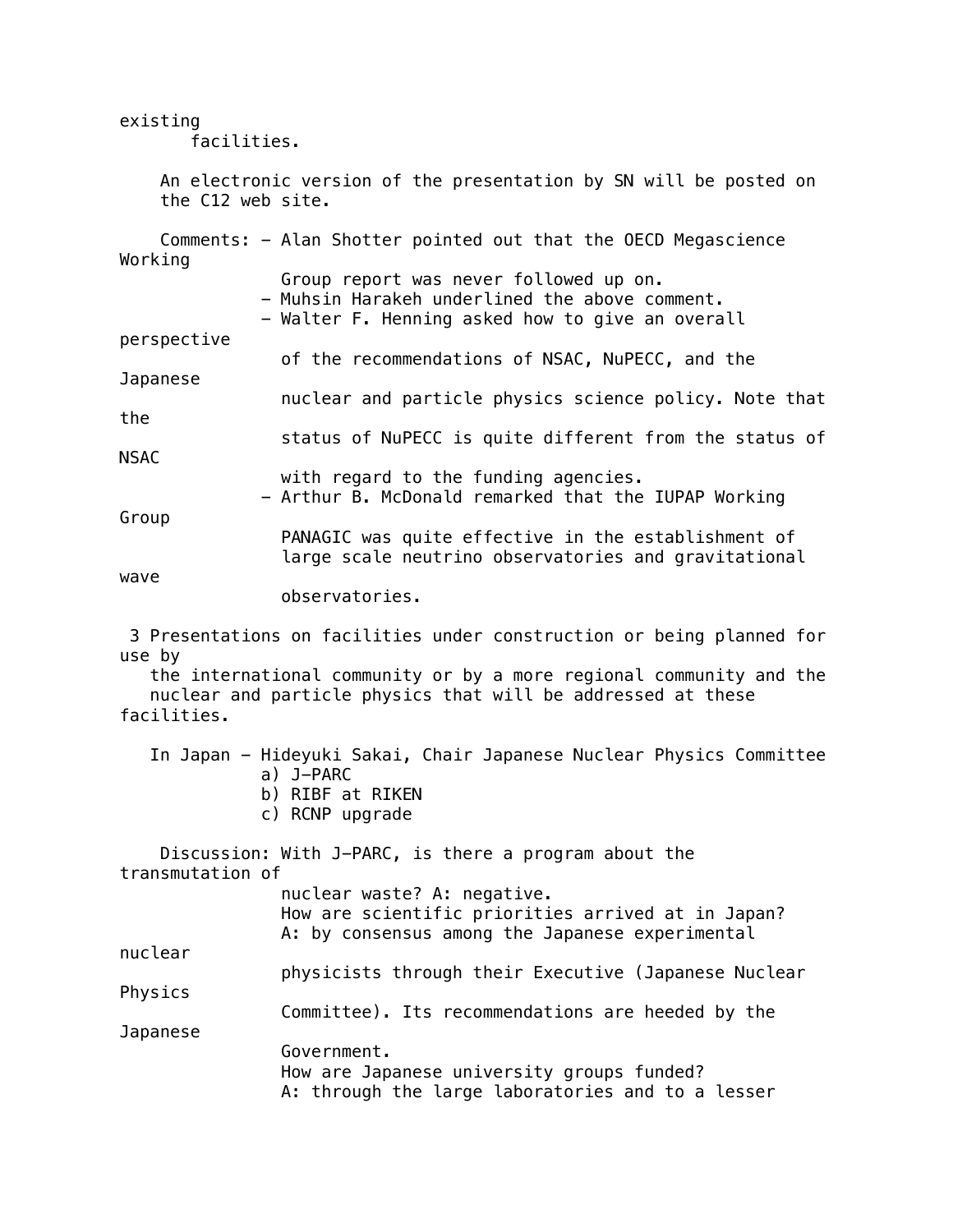| extent                               | through funding agencies.                                                                                                                                                                                                               |
|--------------------------------------|-----------------------------------------------------------------------------------------------------------------------------------------------------------------------------------------------------------------------------------------|
|                                      | In Europe - Muhsin Harakeh, Chair NuPECC<br>Recommendations of the NuPECC Long Range Plan:<br>- get full exploitation of the existing facilities<br>- the ALICE detector at LHC<br>- RIB production through complementary in-flight and |
| ISOL modes.<br>FAIR;                 | The highest recommendation for construction is GSI's                                                                                                                                                                                    |
| Germany;                             | costs in 2002 Euros: 675M with 25% to come from outside                                                                                                                                                                                 |
| funding;                             | construction will take 7 years from the start of<br>LoI's have 1800 single entry scientists of whom are 70%                                                                                                                             |
| from                                 | German institutions.                                                                                                                                                                                                                    |
| proton                               | After GSI the construction of EURISOL, a multi MegaWatt                                                                                                                                                                                 |
| SPIRAL-II,                           | accelerator still to be designed. But 15 years until<br>construction starts; so for the immediate future                                                                                                                                |
| beams,                               | SPES, upgrade of ISOLDE, and MAFF with intense neutron                                                                                                                                                                                  |
| electron<br><b>EURISOL</b>           | but also the upgrade of MAMI with MAMI-C. The 25 GeV<br>accelerator, ELFE, is off the table. Projected costs of                                                                                                                         |
|                                      | in 2002 Euros: 613M.                                                                                                                                                                                                                    |
| web.                                 | The NuPECC Long Range Plan Report can be found on the                                                                                                                                                                                   |
| which is                             | In the US - Richard F. Casten, Chair NSAC<br>In the US one deals with the NSAC Long Range Plan,                                                                                                                                         |
| in                                   | now a few years old, and the latest exercise by the DoE                                                                                                                                                                                 |
| 1B USD<br>operating<br>present start | setting priorities (Raymond Orbach).<br>These reports have been posted.<br>The highest priority for new construction is RIA with a                                                                                                      |
|                                      | price tag (includes personnel costs). CD0 allows                                                                                                                                                                                        |
|                                      | funds to be used for R&D, but site selection is still<br>pending; the earliest that construction could at                                                                                                                               |
|                                      | is in FY 2007 with a five year construction schedule.<br>The international cooperation aspects of RIB facilities                                                                                                                        |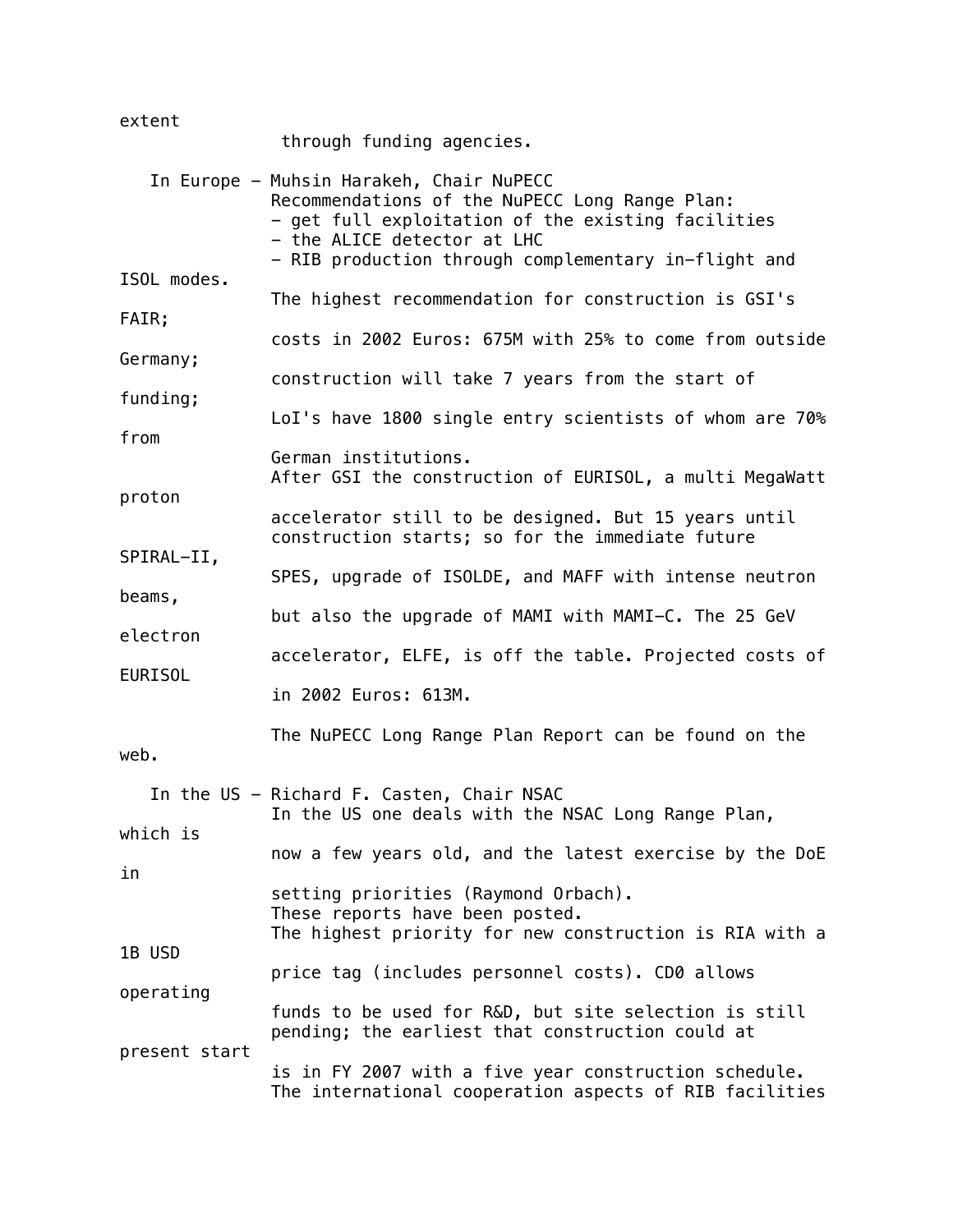| have                                       |                                                                                                           |  |
|--------------------------------------------|-----------------------------------------------------------------------------------------------------------|--|
|                                            | been stressed.<br>CD0 has also been given to the JLab upgrade; its                                        |  |
| upgrade                                    | schedule at present could be the same time period;                                                        |  |
| costs from<br>upgrade                      | 175 to 225 M\$. There is also a recommendation for the                                                    |  |
|                                            | of RHIC (possible in $2008 - 2009$ ).<br>On the horizon are an electron-ion collider, two Long            |  |
| Range                                      | Plans hence (ELIC or ERHIC).<br>Currently a review takes place of the relativistic                        |  |
| heavy ion                                  | physics program, NSAC subcommittee chaired by Peter D.                                                    |  |
| Barnes.                                    | The underground laboratory (NSF) is in some trouble now                                                   |  |
| that                                       | the purchaser of the Home Stake goldmine, Barrick                                                         |  |
| Goldmines of<br>take the<br>required<br>оf | Toronto, has decided to flood the mine not wanting to                                                     |  |
|                                            | financial responsibilty of eventual environmental                                                         |  |
|                                            | cleanups.<br>Recently a NSAC subcommittee has looked at the future                                        |  |
|                                            | cold and ultra-cold neutron science.                                                                      |  |
| Research<br>branches<br>cabinet.<br>II,    | In Canada - Alan Shotter (for Jean-Michel Poutissou)<br>The TRIUMF five-year plan has passed the National |  |
|                                            | Council but requires further discussion with other                                                        |  |
|                                            | of government before it can be tabled for action by                                                       |  |
|                                            | The TRIUMF five-year plan deals with ISAC-I and ISAC-                                                     |  |
|                                            | T2K at J-PARC, R&D for the Linear Collider, and the                                                       |  |
| general                                    | infrastructure role for large experiments conducted                                                       |  |
| elsewhere.                                 |                                                                                                           |  |
| fullfilling                                | Discussion: Arthur B. Mcdonald pointed to the role TRIUMF is                                              |  |
| research                                   | with regard to infrastructure needs of Canadian                                                           |  |
|                                            | groups.                                                                                                   |  |

In China - Wenlong Zhan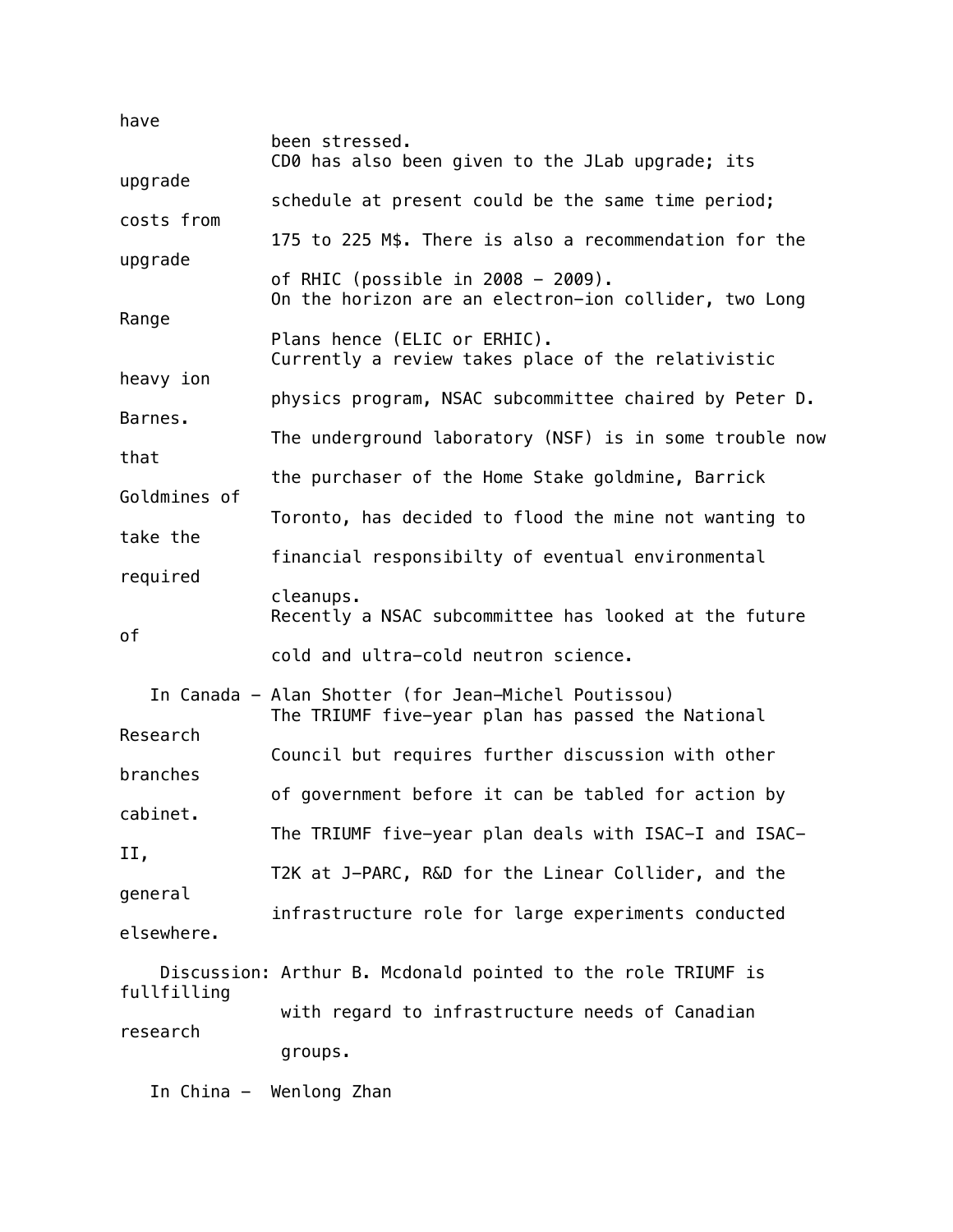China not generally known to the scientific community. HIRFL - CSR in Lanzhou CARR, BRIF in Beijing SSRF, SINAP in Shanghai Facilities have large numbers of university groups participating in the research conducted.

Presented information about nuclear physics facilities

 Electronic versions of the presentations by HS, MH, and RFC can be found

on the ??? web site.

4 General Discussion:

 Many rather diverse opinions were expressed, but the consensus arrived at was to proceed with the fourth point given above which stated the objectives of the Committee. First of all the Committee is to gather all relevant information on nuclear physics facilities worldwide, destined to operate in user group mode, presently working, under construction, or being planned for the near future. Walter F. Henning will provide a questionnaire that can be used by the representatives on the Committee of the various constituencies to collect the information (Europe - Russia; and US - Canada; and Japan - China - India; and South and Middle America including Mexico). [It was later decided to appoint a representative from South America to the Committee (Alinka Lepine-Szily).] The compilation is to describe the opportunities for the various subfields of nuclear physics, give the complementarity of research efforts, indicate what is missing in terms of facilities, all from a worldwide perspective. [Note that Claude Petitjean informed the Committee of the existence of a NuPECC FINUPHY report dealing with the above within Western Europe, which is about to be published.] The compilation should form part of a report by this IUPAP Committee which defines the current important questions in nuclear physics that need to be

in